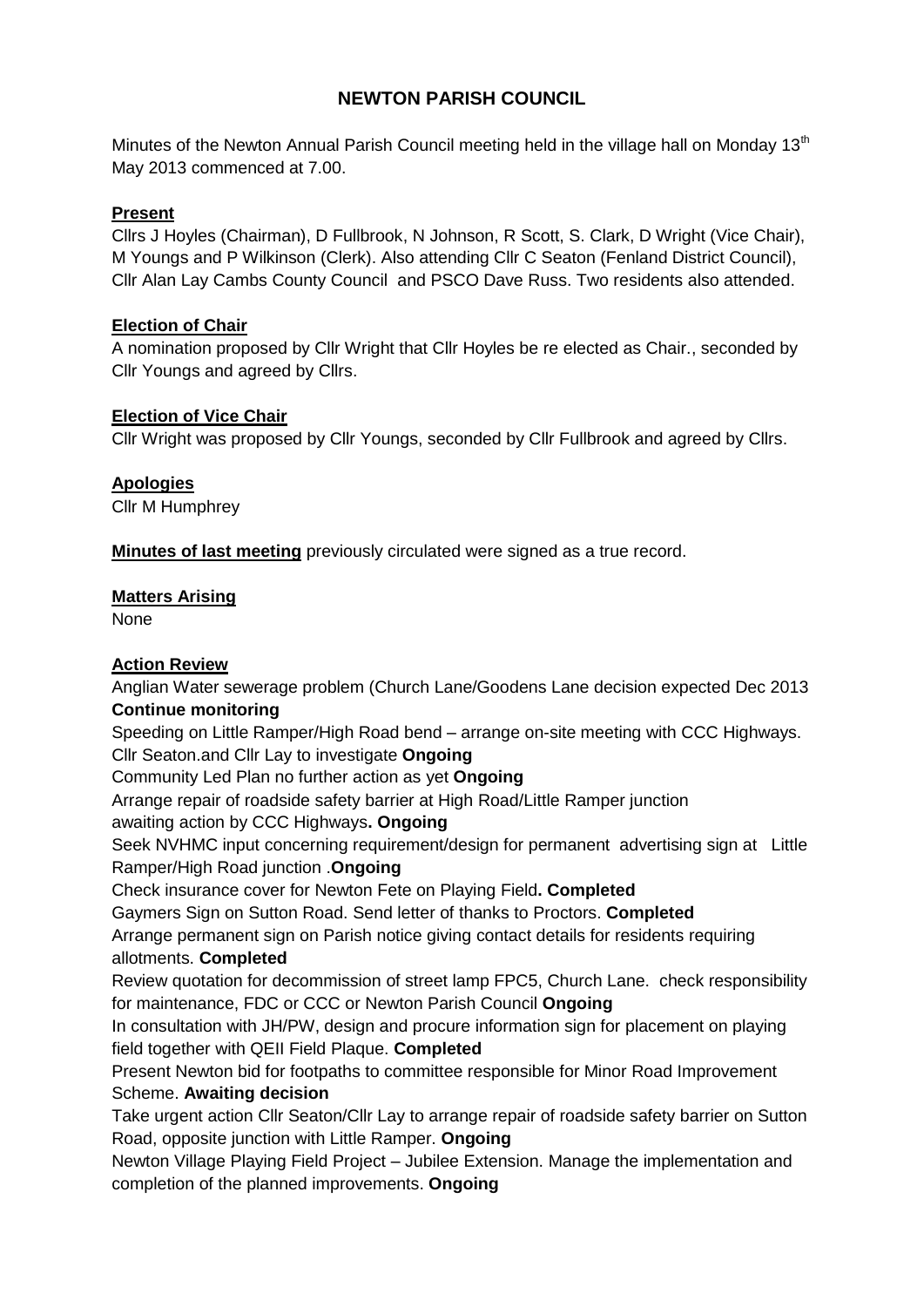## **Allotments**

Correspondence received from Mrs Sands regarding debris left following path clearance. Letter of apology to be sent

Mr Webster concerns regarding increase of 50% allotment rent likely annually. Cllrs would try their best to keep further increases to a minimum. Clerk to contact Mr Webster

### **Finance**

Copies of end of year Finances 2012/2013 were circulated prior to the meeting. The clerk read through the document as there were no queries the accounts were approved by the Councillors' and signed by the Chairman.

Playing Field A/c stands at £276.76. Claims for the Playing Field Grants are to be submitted shortly.

Savings A/c £1545.23

Current A/c Since April 1st

Received Precept £2750

Allotment rents £126

Total in bank £3185.51

Cheques approved Aon Insurance £1626.40

New street light replacement £1377.85

Total cost of £3004.25 leaving £181.26 in account

As we have been advised that FC5 Street light at Church Road/ Goodens Lane junction needs replacing at £1039.64 or for decommission cost of £800.Cllr Seaton to investigate. Clerk also to contact company for quote for decommission. Street lighting is taking a large portion of Parish council budget.

#### **Planning**

No planning applications received. No information received regarding Social Housing.

#### **Highways**

Cllr Hoyles stated that a number of roads needed some repair, pot holes were prevalent in Catlings Lane and various roads in the village. Cllr Lay will look into this. The school site was in a bad state and Cllr Hoyles asked if a compulsory purchase order was possible both Cllr Seaton and Cllr Lay would investigate further.

#### **Village Hall**

The clerk had received a report stating that the village hall had held a successful year, fund raising had increased. The small card tables were to be replaced. A dedicated committee had now increased with Steve Tierney joining the committee but they were always on the look out for new members. The committee was working hard to improve the quality of the existing programme of events with plans for a light hearted Crufts at the village fete and the Sheringham Shantymen performing on October 12<sup>th</sup> at the Tydd St Giles village hall.

#### **Playing Field**

Cllr Fulbrook explained the grant included new fencing around the play equipment to commence on 20 May.the inclusion of two new cradle swings, a seesaw, basketball goal, a slide and resurfacing the play area, along with a new bearing for the roundabout and a display board and plaque explaining the Jubilee Project and the QE11 Status. Work should take about two weeks to complete, followed by a ROSPA inspection.